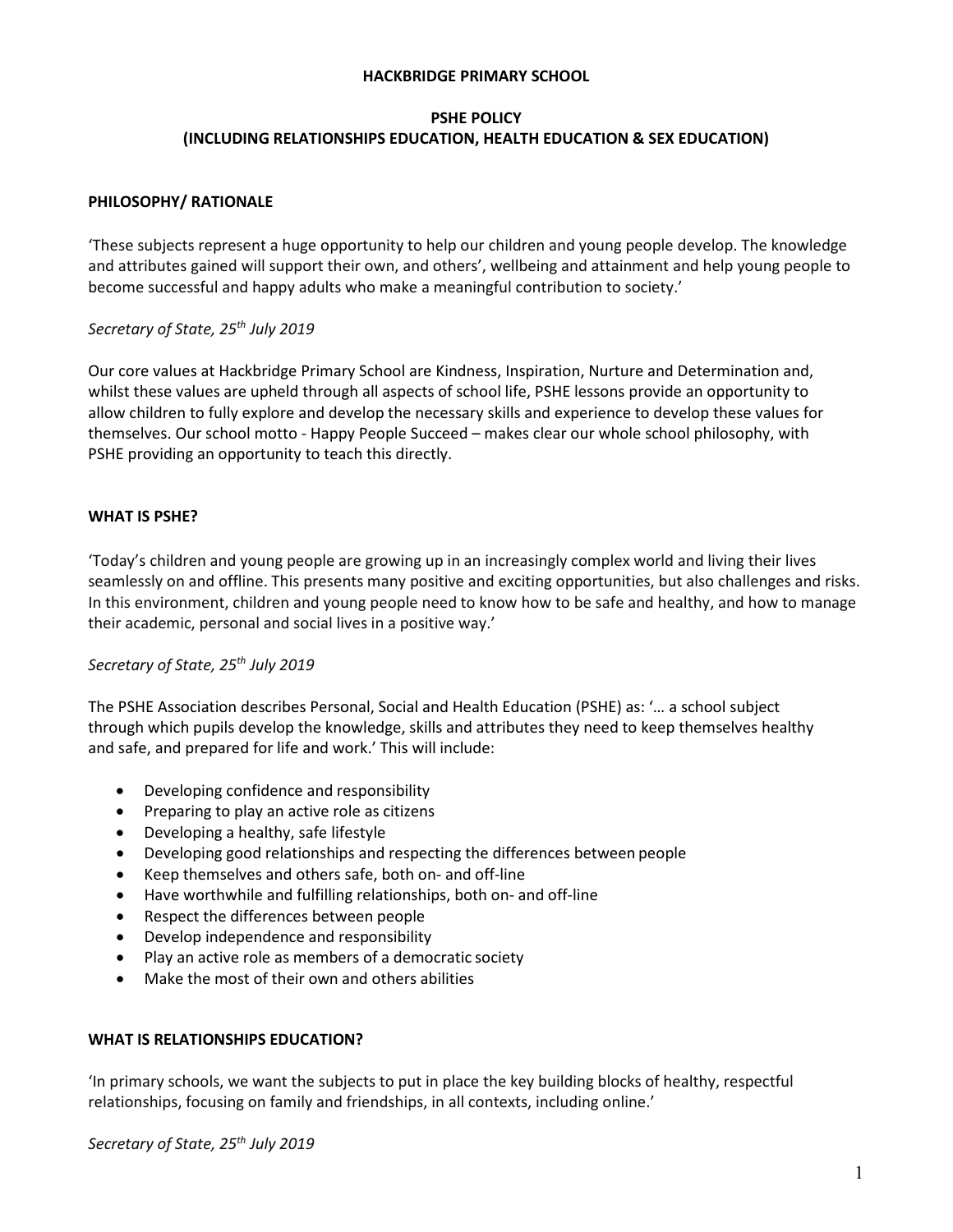Relationships Education is the learning of skills to make and maintain positive relationships; recognise when a relationship may not be so healthy and know how to get help if this is the case. This covers a full range of relationships, including online. Relationships Education is statutory in Primary Schools from September 2020 and the statutory guidance is fully incorporated within our scheme of work.

# **WHAT IS HEALTH EDUCATION?**

'… the essential understanding of how to be healthy…Teaching about mental wellbeing is central to these subjects, especially as a priority for parents is their children's happiness… The new subject content will give them the knowledge and capability to take care of themselves and receive support if problems arise.'

# *Secretary of State, 25th July 2019*

Health Education is learning the skills needed to recognise lifestyle choices that can promote positive physical and mental health; identify when they may be experiencing ill-health (both physically and mentally) and know how to get help if this is the case. Health Education is statutory in state-funded schools from September 2020 and the statutory guidance is fully incorporated within our scheme of work.

Health Education incorporates what was specifically known as Drugs and Alcohol Education and also learning related to body changes (puberty) which was previously part of non-statutory Sex Education.

# **WHY SHOULD WE TEACH PSHE?**

'Well-delivered PSHE programmes have an impact on both academic and non-academic outcomes for pupils, particularly the most vulnerable and disadvantaged.'

## *PSHE Association, Curriculum Guidance*

'… Whilst we are not mandating content on financial education or careers, we want to support the high quality teaching of these areas in all schools as part of a comprehensive programme, which complements the national curriculum where appropriate and meets the ambitions of the Careers Strategy. We know that many schools will choose to teach the compulsory content within a wider programme of Personal, Social, Health and Economic Education or similar. Schools are encouraged to continue to do so, if this is right for them, and build on established, high qualityprogrammes.'

## *Secretary of State, 25th July 2019*

Our PSHE curriculum provides the opportunity to teach our pupils a range of skills and knowledge, alongside their academic learning, to support them to lead happy and successful lives. We have ensured coverage of the statutory guidance for Health Education and Relationships Education and also feel that it is important to keep other elements of learning that promote positive long term outcomes for our pupils; including learning about finances, careers and global citizenship. We feel this is best achieved through a continuation of our PSHE programme. The term 'PSHE' will therefore be used in school to relate to all aspects of Health Education, Relationships Education, financial education, careers awareness and global citizenship.

PSHE also offers an opportunity to develop other skills and attitudes that are not as easy to define within a set of objectives:

- To provide opportunities where children can think critically and express optionsconfidently
- To explore values, morals and beliefs
- To be able to make choices within moral contexts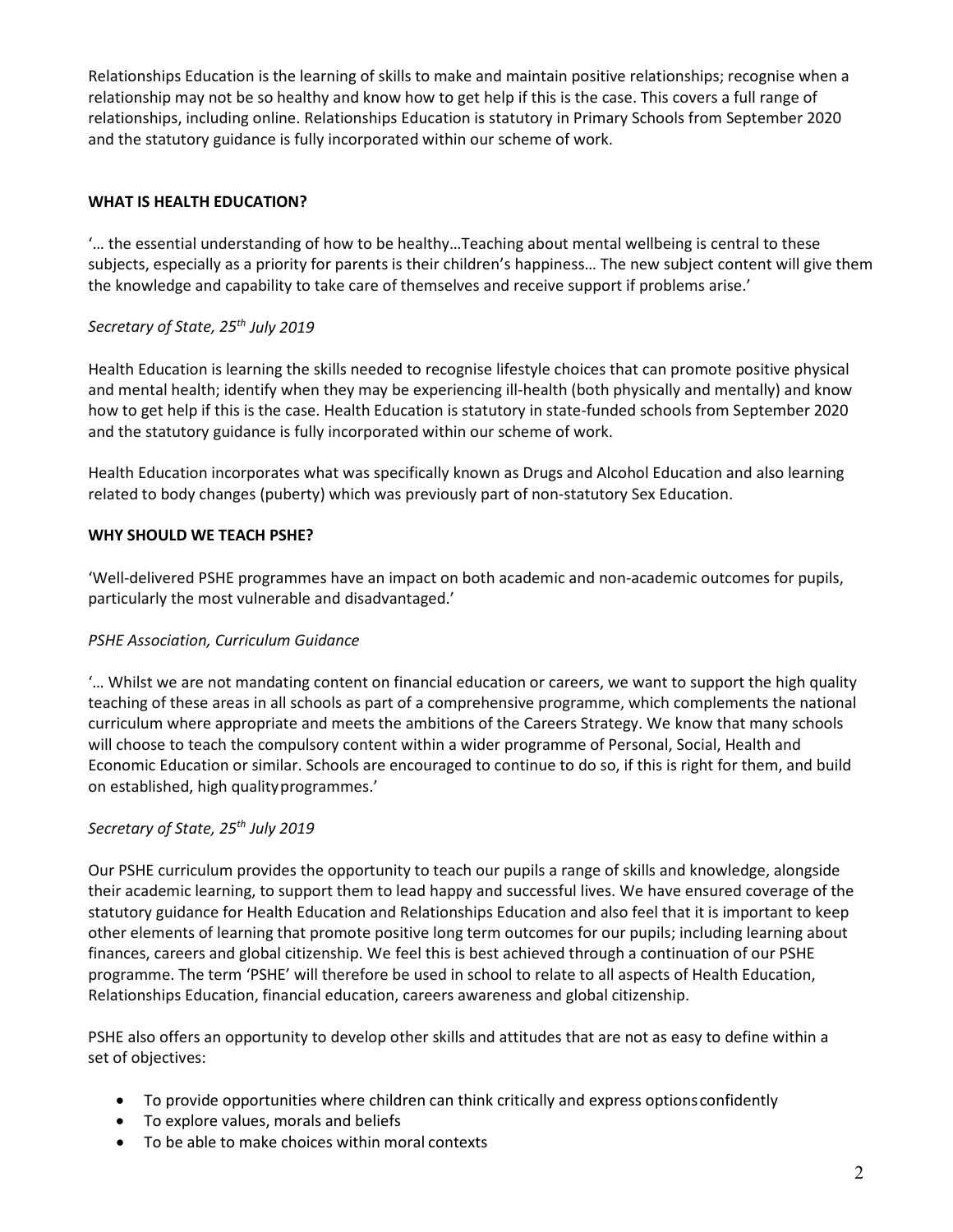- To explore how all actions have outcomes for themselves and others
- To develop a positive attitude towards themselves, their peers and the wider schoolcommunity
- Value and respect oneself and others

# **STATEMENT ABOUT SEX EDUCATION**

As set out in the guidance (*DfE, 25th June 2019*), Sex Education is not statutory for any primary schools in England, however they can choose to provide Sex Education lessons if they wish. Following consultation with parents and carers and assessing the needs of our pupils, we have made the decision not to provide Sex Education through our PSHE lessons.

The children will receive learning about the human reproductive cycle through the statutory Science curriculum. They will also learn about body changes during puberty, as part of statutory Health Education, and links will be made to the Science curriculum that this is in order to prepare their body for reproduction as an adult.

The term 'sex', where used within the PSHE curriculum, with solely be used to describe the different sexes, male and female, and will not be used in relation to sexual intercourse.

## **WHO IS RESPONSIBLE FOR THE SUBJECT?**

The PSHE curriculum co-ordinator is responsible for overseeing the planning and delivery of PSHE within school. They will be supported by the Senior Leader for Health, Behaviour and Wellbeing, the Designated Safeguarding Lead and the Science curriculum co-ordinator as necessary.

The PSHE curriculum co-ordinator will also work closely with the PE curriculum team, Travel Plan coordinator, Eco-Schools co-ordinator and EYFS PSED/UW co-ordinator as needed to ensure an integrated curriculum.

The PSHE curriculum co-ordinator will monitor the implementation of this policy through his/her ongoing coordinator role to ensure that procedures laid down are reflected in practice. This will be discussed with the Headteacher annually in order that any revision of the policy, including any necessitated by new legislation, can be built into the School Improvement Plan for the following year.

The Governor's Curriculum Committee will ensure that this review process has taken place through the consideration of a verbal report by the Headteacher at the Summer Term Committee meeting each year.

Any revision to this will be ratified by the Committee at the appropriate meeting according to the timescale set down in the Coordinator's Action Plan.

## **HOW WILL IT BE ORGANISED AND COVERED?**

PSHE lessons will be planned into the weekly timetable and taught by class teachers. Class lessons will be supplemented and reinforced by whole school or key stage assemblies.

The curriculum will be arranged as a spiral, with Years 1-6 covering the same areas of learning in the same week to a greater degree of depth each year it is revisited. This allows for consolidation, re- enforcement of key principles and to provide the opportunity to explore themes to a greater depth, in line with other areas of the curriculum.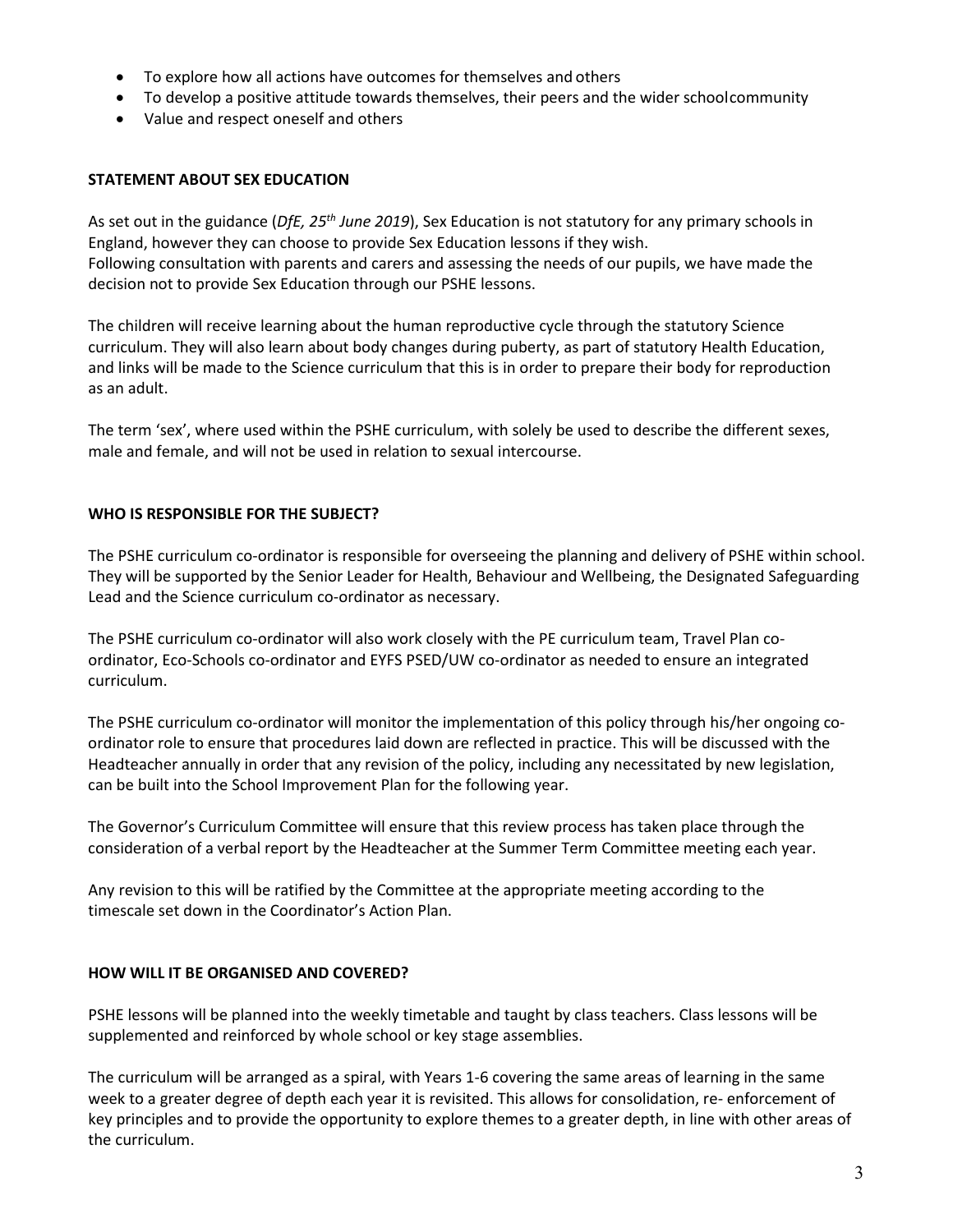Lessons across a half term will include specific lessons on online safety and British Values, as well as lessons covering the statutory Health Education and Relationships Education guidance and others areas of PSHE including finances, careers and environmental issues. The draft Health and Relationships Scheme of Work for Sutton (July 2019) has been used to ensure coverage of all statutory objectives.

Lessons will consist of a combination of factual content delivered to pupils where required and opportunities for learning to be discussed and explored through stories, games and activities.

## **PROVISION FOR CHILDREN WITH PARTICULAR NEEDS**

PSHE lessons will be planned to meet the needs of all pupils to ensure all children have full access to the PSHE curriculum. Consideration will also be given to EAL pupils who may find the emphasis on discursive activities more challenging than other curriculum subjects. All the usual forms of differentiation and support are available to teachers to ensure all pupils access PSHE lessons.

# **TEACHING METHODS AND APPROACHES**

'… It must be taught sensitively and inclusively, with respect to the backgrounds and beliefs of pupils and parents while always with the aim of providing pupils with the knowledge they need of the law.'

## *Secretary of State, 25th July 2019*

PSHE lessons will be taught by substantive teaching and support staff, who are familiar with the pupils, where possible. Lessons will be delivered in a similar manner and routine to other curriculum lessons.

'Ground rules' will be used for teaching more sensitive topics based on the following principles:

- 1. All pupils are encouraged to contribute but no one has to contribute.
- 2. Listen with respect to others' ideas.
- 3. Pupils are discouraged to share their own personal experiences during lessons, instead using general terms and phrases where possible.
- 4. Pupils will be reminded that they can talk to any member of staff or any trusted adult following the lesson if they wish to talk about a personal experience.

Any disclosures made during a PSHE lessons will be followed up in accordance with the school's safeguarding policy.

Where appropriate, sensitive topics will be taught within the context of British Values and British Law (this includes, but is not limited to: LGBT, racism and domestic violence).

Children will be taught basic vocabulary to establish a shared understanding of the topic and enable discussion, and facts will be shared about what is protected under British Law. Learning in these areas will then be related to the British Values of Tolerance, Mutual Respect and Individual Liberty. Discussion will not focus on opinions of individuals and misconceptions will be addressed in relation to the facts related to British Law.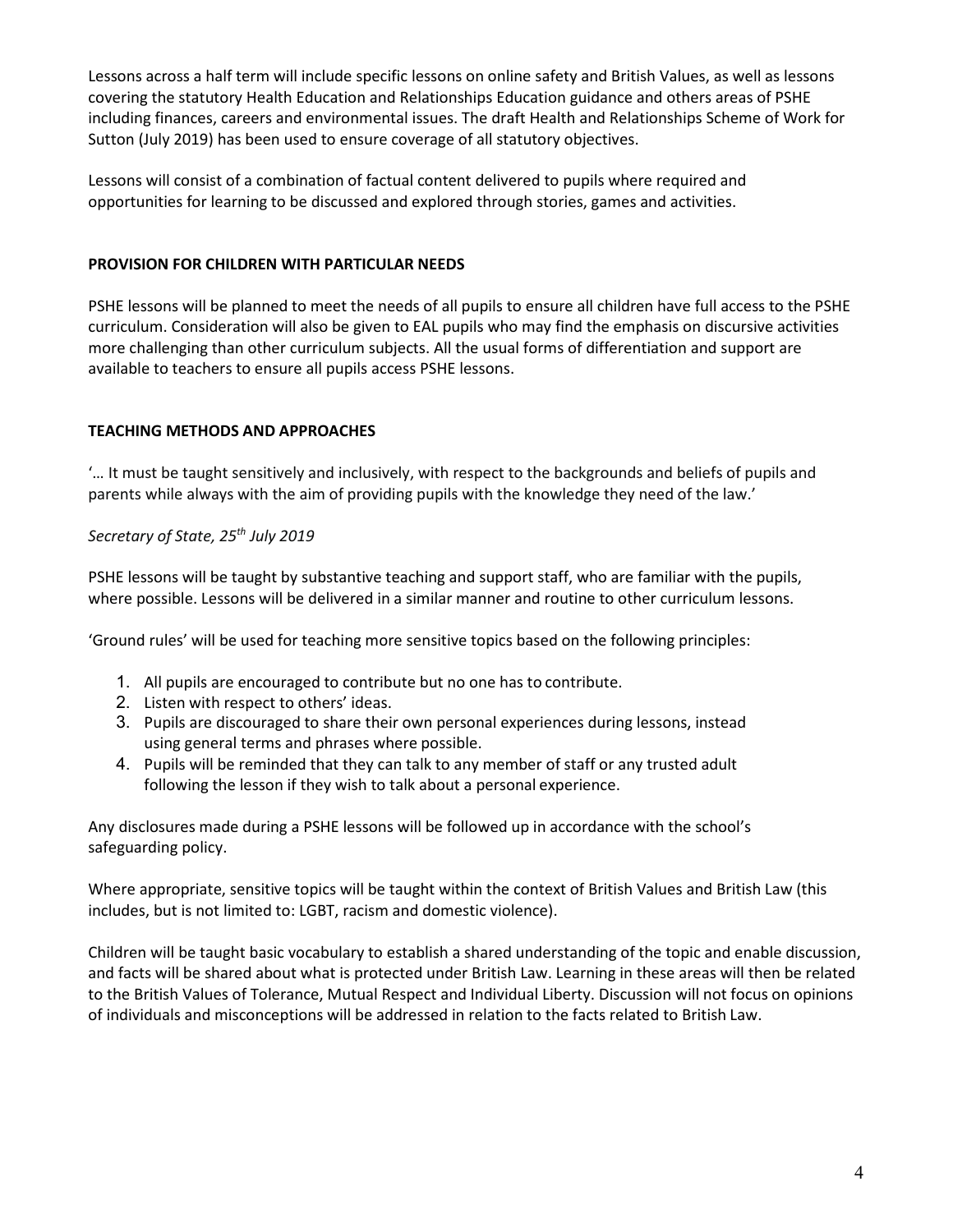#### **CRITERIA FOR RESOURCES ALLOCATION**

Resources will be sought from established and verified sources in the first instance, such as the PSHE Association or those listed in the Health and Relationships Education Scheme of Work for Sutton. Other resources that are sought or created by school staff will be representative and respectful of our diverse school community and that of British society.

All resources will adhere to the guidance of this policy related to what is and is not included in our PSHE curriculum.

#### **STAFF PROFESSIONAL DEVELOPMENT**

In addition to this policy, all teaching staff will have access to written guidance on delivering sensitive lessons, including advice on establishing ground rules for class discussions with the pupils and suggestions for how to manage challenging or sensitive questions from pupils.

Teaching staff will also receive staff meetings on the teaching of PSHE and the opportunity to request further training and support if they require.

#### **ASSESSMENT AND REPORTING ON LEARNING**

Due to the nature of some elements of the PSHE curriculum, related to attitudes and behaviour, it has been acknowledged that PSHE can be a challenging subject to assess. A set of assessment statements relating to knowledge and observable behaviour has been developed and will be assessed against in accordance with the school's Assessment Policy. This also includes greater depth statements for each year group.

PSHE learning and attainment will be reported to parents in a similar way to other Foundation Subjects at the end of the school year and school data will be analysed to inform future planning and set targets.

Due to the discursive nature of many PSHE lessons, learning does not need to be recorded in written form. A class PSHE book will be kept as a reference for pupil's learning throughout the year and as an exemplar of high quality teaching. Where activity sheets are used in lessons, pupils will take them home to share with parents and carers to keep them informed of learning in PSHE.

#### **PARENTAL RIGHT TO WITHDRAW**

The Relationships Education and Health Education guidance is statutory and from September 2020 parents no longer have the right to withdraw their children from any of these lessons. Other elements of the PSHE curriculum are not statutory for schools to teach but if a school does decide to teach them (specifically finances, careers and environmental issues) parents do not have the right to withdraw from these lessons.

Parents do have the right to withdraw from any Sex Education lessons. We do not currently teach Sex Education lessons.

Parents do have the right to withdraw their children from Religious Education and acts of collective worship (assembly). Some assemblies may incorporate Health Education, Relationship Education or other elements of the broader PSHE curriculum. In accordance with the right to withdraw from RE and acts of collective worship, parents will have the right to withdraw their children from these assemblies. It will be established during a conversation with the parents whether their wish to withdraw their child/ren from collective acts of worship is relation to religiously themed assemblies only or all assemblies, including those with themes related to Health